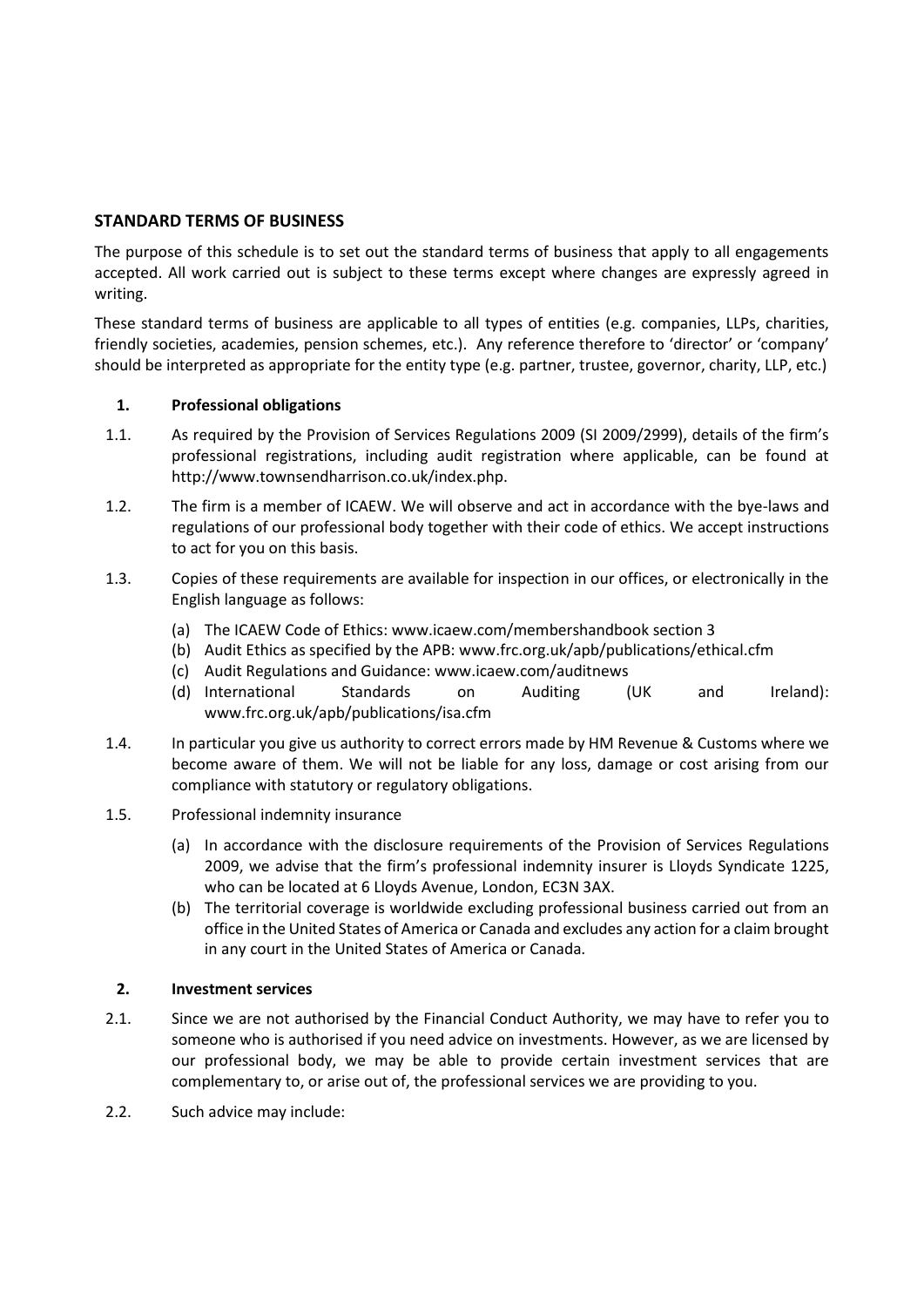- (a) advise you on investments generally, but not recommend a particular investment or type of investment;
- (b) refer you to a Permitted Third Party (PTP) (an independent firm authorised by the FCA), assist you and he PTP during the course of any advice given by that party and comment on, or explain, the advice received (but not make alternative recommendations). The PTP will issue you with his own terms and conditions letter, will be remunerated separately for his services and will take full responsibility for compliance and the requirements of the Financial Services and Markets Act 2000;
- (c) advise you in connection with the disposal of an investment, other than your rights in a pension policy or scheme;
- (d) advise and assist you in transactions concerning shares or other securities not quoted on a recognised exchange;
- (e) assist you in making arrangements for transactions in investment in certain circumstances; and
- (f) manage investments or act as trustee (or done or power of attorney) where decisions to invest are taken on the advice of an authorised person.
- 2.3. For corporate clients we may also, on the understanding that the shares or other securities of the company are not publicly traded:
	- (a) advise the company, existing or prospective shareholders in relation to exercising rights, taking benefits or share options, valuations and methods of such valuations;
	- (b) arrange any agreements in connection with the issue, sale or transfer of the company's shares or other securities;
	- (c) arrange for the issue of new shares; and
	- (d) act as the addressee to receive confirmation of acceptance of offer documents etc.
- 2.4. In the unlikely event that we cannot meet our liabilities to you, you may be able to claim compensation under the Chartered Accountants' Compensation Scheme in respect of exempt regulated activities undertaken.
- 2.5. Where the firm is providing insurance mediation services (including fee protection), we are not authorised by the Financial Conduct Authority. However, we are included on the Register maintained by the Financial Conduct Authority so that we can carry on insurance mediation activity, which is broadly the advising on, selling, and administration of insurance contracts. This part of our business, including arrangements for complaints or redress if something goes wrong, is regulated by our professional body, the ICAEW. The register can be accessed via the Financial Conduct Authority website a[t http://www.fca.org.uk/register](http://www.fca.org.uk/register)
- 2.6. Financial Promotions
	- (a) To enable us to provide you with a proper service, there may be occasions when we will need to contact you without your express permission concerning investment business matters. For example, it may be in your interests to sell a particular investment and we would wish to inform you of this.
	- (b) We may therefore contact you in such circumstances, but would only do so in our normal office hours.
	- (c) We shall of course comply with any restrictions you may wish to impose which you notify to us in writing.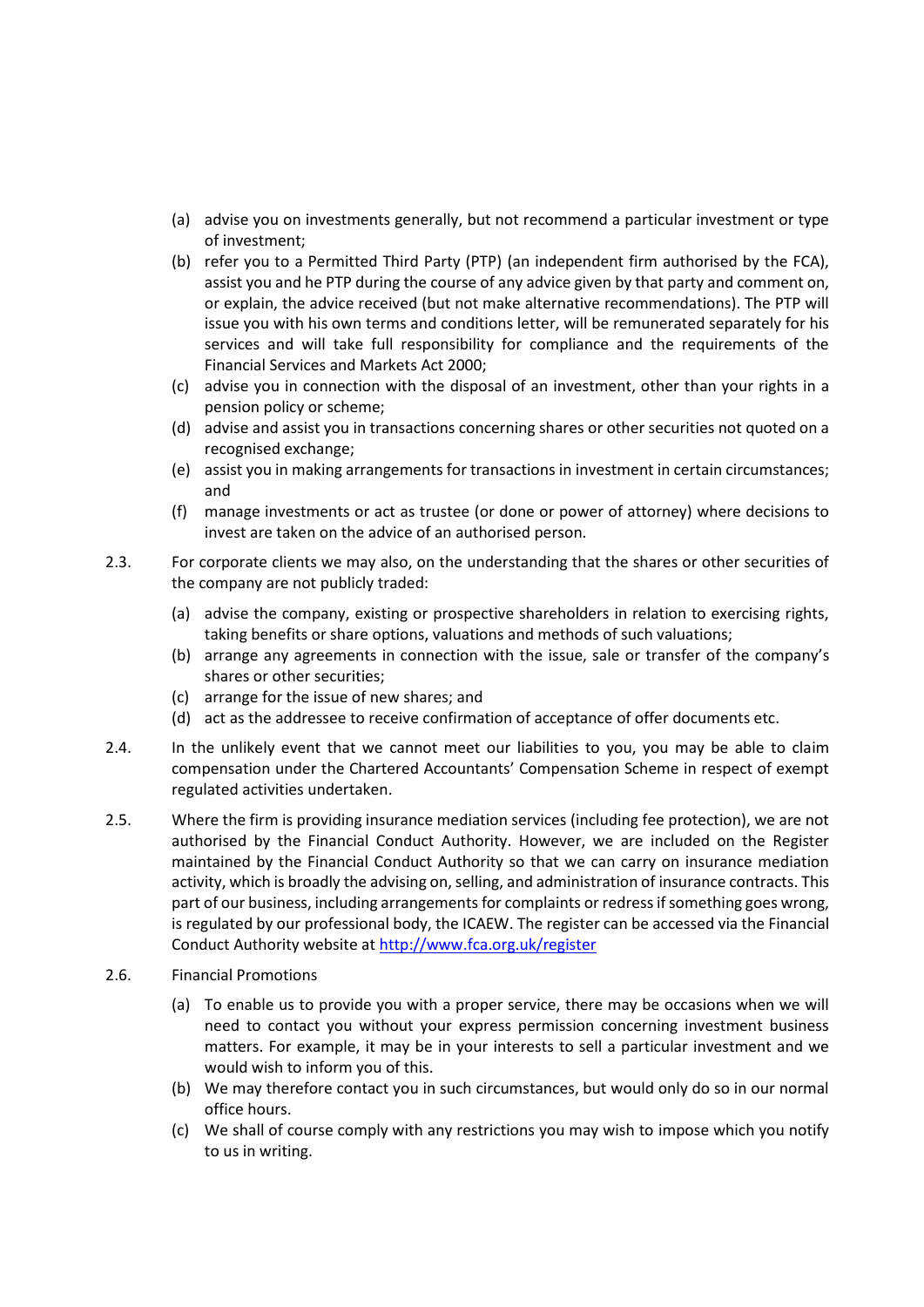### **3. Commissions or other benefits**

- 3.1. In some circumstances, commissions or other benefits may become payable to us or to one of our associates in respect of transactions we or such associates arrange for you, in which case you will be notified in writing of the amount and terms of payment.
- 3.2. Where the firm or its associates earn commission in respect of transactions we arrange for you, our fees otherwise payable by you will not be abated by such amounts. You consent to such commission or other benefits being retained by us or, as the case may be, by our associates, without our, or their, being liable to account to you for any such amounts, unless previously agreed otherwise.

## **4. Client monies`**

- 4.1. We may, from time to time, hold money on your behalf. Such money will be held in trust in a client bank account, which is segregated from our firm's funds. The account will be operated, and all funds dealt with, in accordance with the Clients' Money Regulations of our professional body, the ICAEW.
- 4.2. In order to avoid an excessive amount of administration, interest will only be paid to you where the amount of interest that would be earned on the balances held on your behalf in any calendar year exceeds £25. Any such interest would be calculated using the prevailing rate applied by Barclays Bank for small deposits subject to the minimum period of notice for withdrawals. Subject to any tax legislation, interest will be paid gross.
- 4.3. If the total sum of money held on your behalf is enough to give rise to a significant amount of interest or is likely to do so, then the money will be placed in a separate interest-bearing client bank account designated to you. All interest earned on such money will be paid to you. Subject to any tax legislation, interest will be paid gross.
- 4.4. We will return monies held on your behalf promptly as soon as there is no longer any reason to retain those funds. In the unlikely event of us holding any unclaimed monies we reserve the right to pay such monies to a registered charity in line with the guidelines set out in the Clients' Money Regulations referred to above. We will not do this unless we have been unable to contact you for at least five years and we have taken reasonable steps to trace you and return the monies.
- 4.5. If the firm is wholly owned and/or controlled by a single member, we are required under the client money regulations to appoint an alternate to administer the client bank account in the event of the death or incapacity of the principal. The firm is not wholly owned and/or controlled by a single member and therefore no alternate is required.

#### **5. Fees**

- 5.1. Our fees are computed on the basis of time spent on your affairs by the principals and our staff, including sub-contractors or consultants where necessary, and on the levels of skill and responsibility involved. Disbursements represent travel, accommodation and other expenses incurred in dealing with your affairs.
- 5.2. If it is necessary to carry out work outside the responsibilities agreed with you for each service, we will advise you in advance. Any additional work will involve additional fees. Accordingly we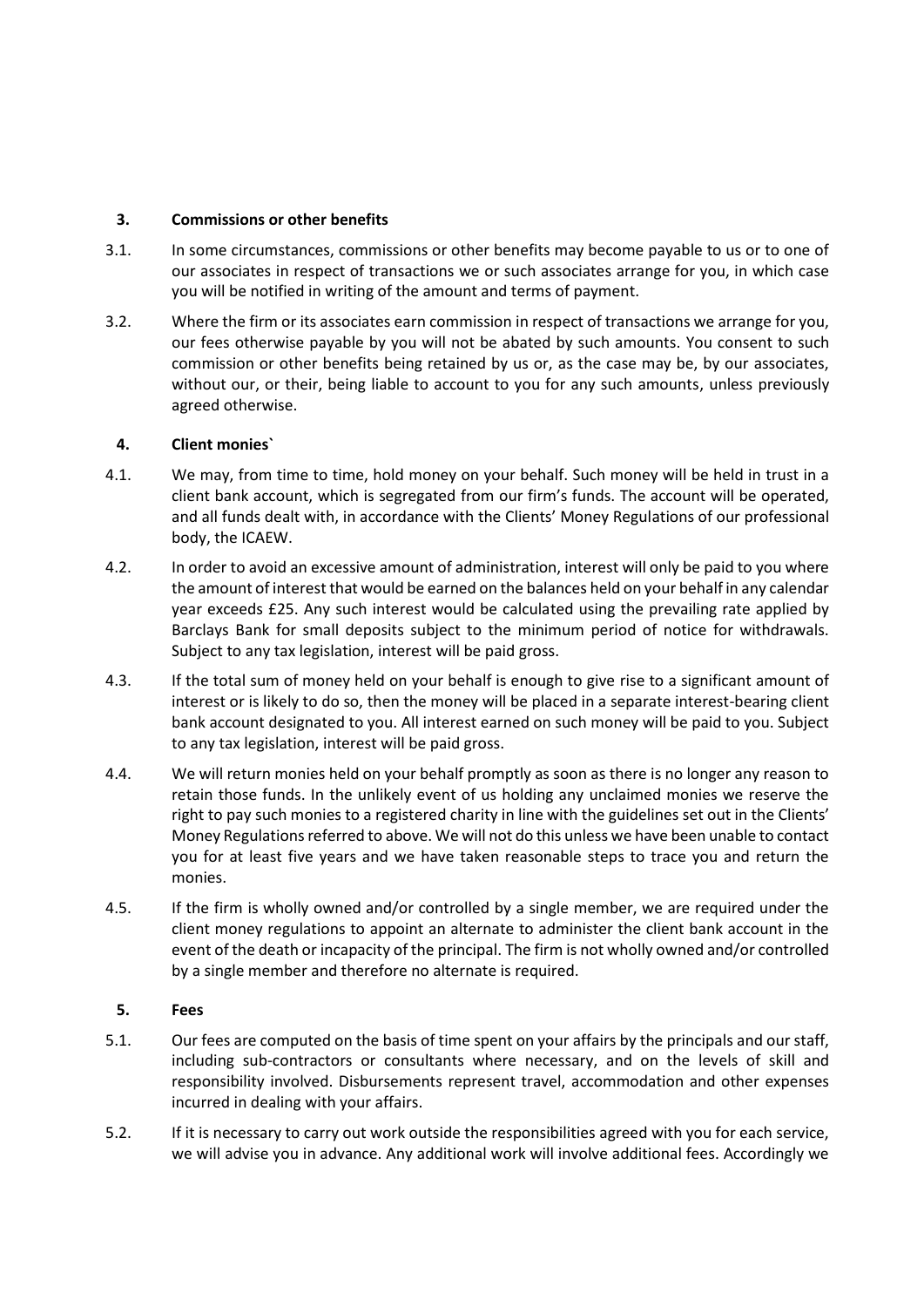would like to point out that it is in your interests to ensure that your records etc. are completed to the agreed stage.

- 5.3. Invoices are payable in full (including disbursements) in accordance with the terms set out on the invoice. If you do not accept that an invoiced fee is fair and reasonable you must notify us within 21 days of receipt, failing which you will be deemed to have accepted that payment is due.
- 5.4. It is our normal practice to request that clients make arrangements to pay a proportion of their fee on a monthly standing order. These standing orders will be applied to fees arising from work agreed in this letter of engagement for the current and ensuing years. Once we have been able to assess the amount of work and time involved we would be grateful if you would agree to pay an amount to us on a regular basis.
- 5.5. We reserve the right to charge interest on overdue accounts at the current rate under the Late Payment of Commercial Debts (Interest) Act 1998. We also reserve the right to terminate our engagement and cease acting if payment of any fees billed is unduly delayed.
- 5.6. We do not accept settlement of fees at our offices by credit card, however we do accept online settlement of fees by certain credit and debit cards, via a secure arrangement through Paypal. This option is available by clicking on the Online Payment button on our web site at www.townsendharrison.co.uk.
- 5.7. If a client company, trust or other entity is unable or unwilling to settle our fees, we reserve the right to seek payment from the individual (or parent company) giving us instructions on behalf of the client, and we shall be entitled to enforce any sums due against the group company or individual nominated to act for you.
- 5.8. Insofar as we are permitted to so by law or by professional guidelines, we reserve the right to exercise a lien over all funds, documents and records in our possession relating to all engagements for you until all outstanding fees and disbursements are paid in full.
- 5.9. In the event that this firm ceases to act in relation to your affairs you agree to meet all reasonable costs of providing information to your new advisors. In particular you agree to meet these costs where we are required by law to provide information to a successor firm.As directors you guarantee to pay personally any fees (including disbursements) for services provided to the company, that the company is unable to pay. This clause shall become effective in the event of a receiver or liquidator bein appointed to the company or the company otherwise being wound up

#### **6. Retention of and access to records**

- 6.1. You have a legal responsibility to retain documents and records relevant to your financial affairs. During the course of our work we may collect information from you and others relevant to your tax and financial affairs. We will return any original documents to you if requested. Documents and records relevant to your tax affairs are required by law to be retained as follows:
	- (a) Individuals, trustees and partnerships:
		- (i) with trading or rental income: five years and 10 months after the end of the tax year;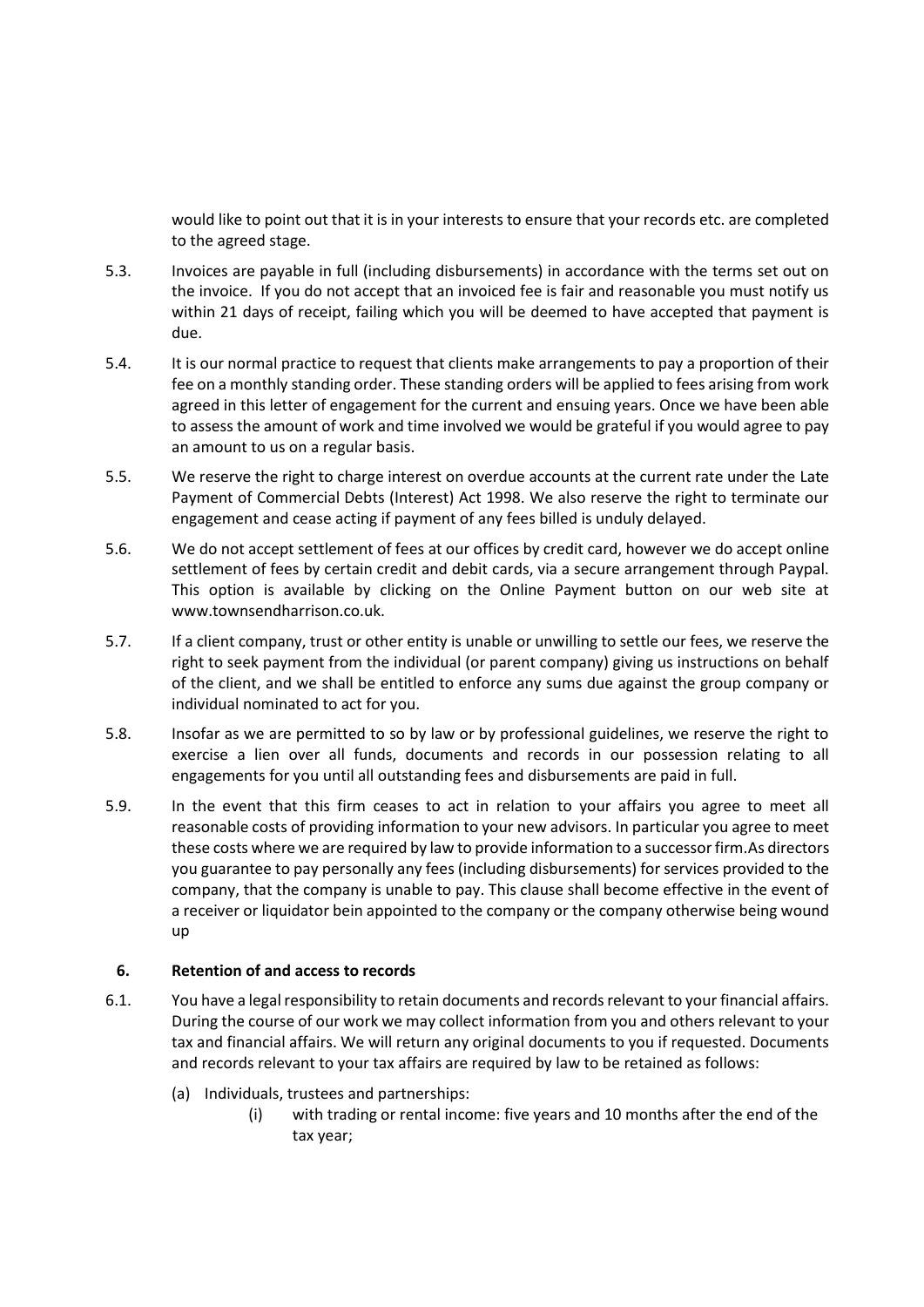(ii) otherwise, 22 months after the end of the tax year.

- (b) Companies, Limited Liability Partnerships, and other corporate entities:
	- (i) six years from the end of the accounting period.
- 6.2. Although certain documents may legally belong to you, we may destroy correspondence and other papers that we store electronically or otherwise that are more than seven years old, except documents we think may be of continuing significance. You must notify us in writing if you wish us to keep any document for a longer period.

# **7. Conflicts of interest and independence**

- 7.1. We reserve the right during our engagement with you to deliver services to other clients whose interests might compete with yours or are or may be adverse to yours, (subject to the Confidentiality section below). We confirm that we will notify you immediately should we become aware of any conflict of interest involving us and affecting you unless we are unable to do so because of our confidentiality obligations. We have safeguards that can be implemented to protect the interests of different clients if a conflict arises. Where conflicts are identified which cannot be managed in a way that protects your interests then we regret that we will be unable to provide further services.
- 7.2. During and after our engagement, you agree that we reserve the right to act for other clients whose interests are or may compete with or be adverse to yours, subject, of course, to our obligations of confidentiality and the safeguards set out in the paragraph on confidentiality below.

# **8. Confidentiality**

- 8.1. We confirm that where you give us confidential information we shall at all times keep it confidential, except as required by law or as provided for in regulatory, ethical or other professional statements relevant to our engagement.
- 8.2. You agree that, if we act for other clients who are or who become your competitors, to comply with our duty of confidentiality, it will be sufficient for us to take such steps as we think appropriate to preserve the confidentiality of information given to us by you, both during and after this engagement. These may include taking the same or similar steps as we take in respect of the confidentiality of our own information.
- 8.3. In addition, if we act for other clients whose interests are or may be adverse to yours, we will manage the conflict by implementing additional safeguards to preserve confidentiality. Safeguards may include measures such as separate teams, physical separation of teams, and separate arrangements for storage of, and access to, information.
- 8.4. You agree that the effective implementation of such steps or safeguards as described above will provide adequate measures to avoid any real risk of confidentiality being impaired.
- 8.5. We may, on occasions, subcontract work on your affairs to other tax or accounting professionals. The subcontractors will be bound by our client confidentiality terms.
- 8.6. If we use external or cloud based systems, we will ensure confidentiality of your information is maintained.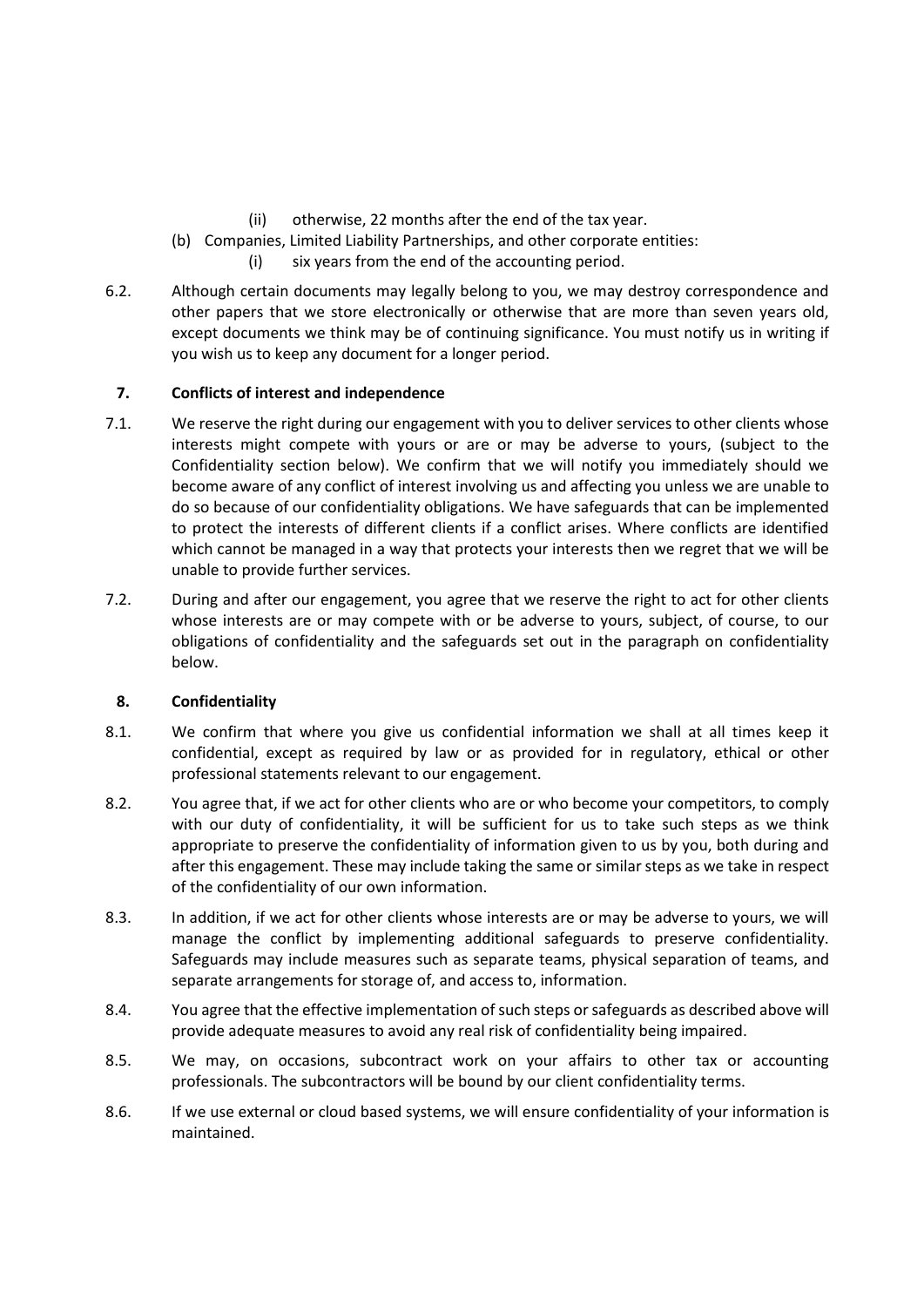8.7. We reserve the right, for the purpose of promotional activity, training or other business purposes, to mention that you are a client. As stated above, we will not disclose any confidential information.

### **9. Quality control**

- 9.1. As part of our ongoing commitment to providing a high quality service, our files are periodically subject to an independent regulatory or quality review. Our reviewers are highly experienced and professional people and are, of course, bound by the same requirements of confidentiality as our principals and staff.
- 9.2. Dealing with HM Revenue & Customs (HMRC)
	- (a) When dealing with HMRC on your behalf we are required to be honest and to take reasonable care to ensure that your returns are correct. To enable us to do this, you are required to be honest with us and to provide us with all necessary information in a timely manner. For more information about 'Your Charter' for your dealings with HMRC, see [www.hmrc.gov.uk/charter/index.htm](http://www.hmrc.gov.uk/charter/index.htm) . To the best of our abilities, we will ensure that HMRC meet their side of the Charter in their dealings with you.
	- (b) We will take account of the steps and checks suggested by HMRC in their 'Agent Toolkits'. While use of the Toolkits is voluntary, we will ensure that our quality control procedures match or enhance the suggestions in the Toolkits so that, in the unlikely event that HMRC consider any of your tax returns with which we assist to be inaccurate, we will be able to help you demonstrate to HMRC that reasonable care has been taken in the preparation of the return, thereby significantly reducing the possibility of an inaccuracy penalty being imposed. To further reduce the possibility of an inaccuracy penalty, you will remain responsible for maintaining good quality supporting records for each return, for providing us with all relevant information and explanations and for acting on any advice that we give you.

#### **10. Help us to give you the right service**

- 10.1. We are committed to providing you with a high quality service that is both efficient and effective. If at any time you would like to discuss with us how our service to you could be improved, or if you are dissatisfied with the service you are receiving, please let us know, by contacting Simon Harrison on 01653 693259.
- 10.2. We undertake to look into any complaint carefully and promptly and do all we can to explain the position to you. If we do not answer your complaint to your satisfaction you may of course take up the matter with our professional body, the ICAEW.
- 10.3. In order for us to provide you with a high quality service on an ongoing basis it is essential that you provide us with relevant records and information when requested, reply to correspondence in a timely manner and otherwise follow the terms of the agreement between us set out in this Standard Terms of Business and associated Standard Terms of Service and Summary of Services / Key Facts engagement schedules. We therefore reserve the right to cancel the engagement between us with immediate effect in the event of:
	- (a) Your insolvency, bankruptcy or other arrangement being reached with creditors;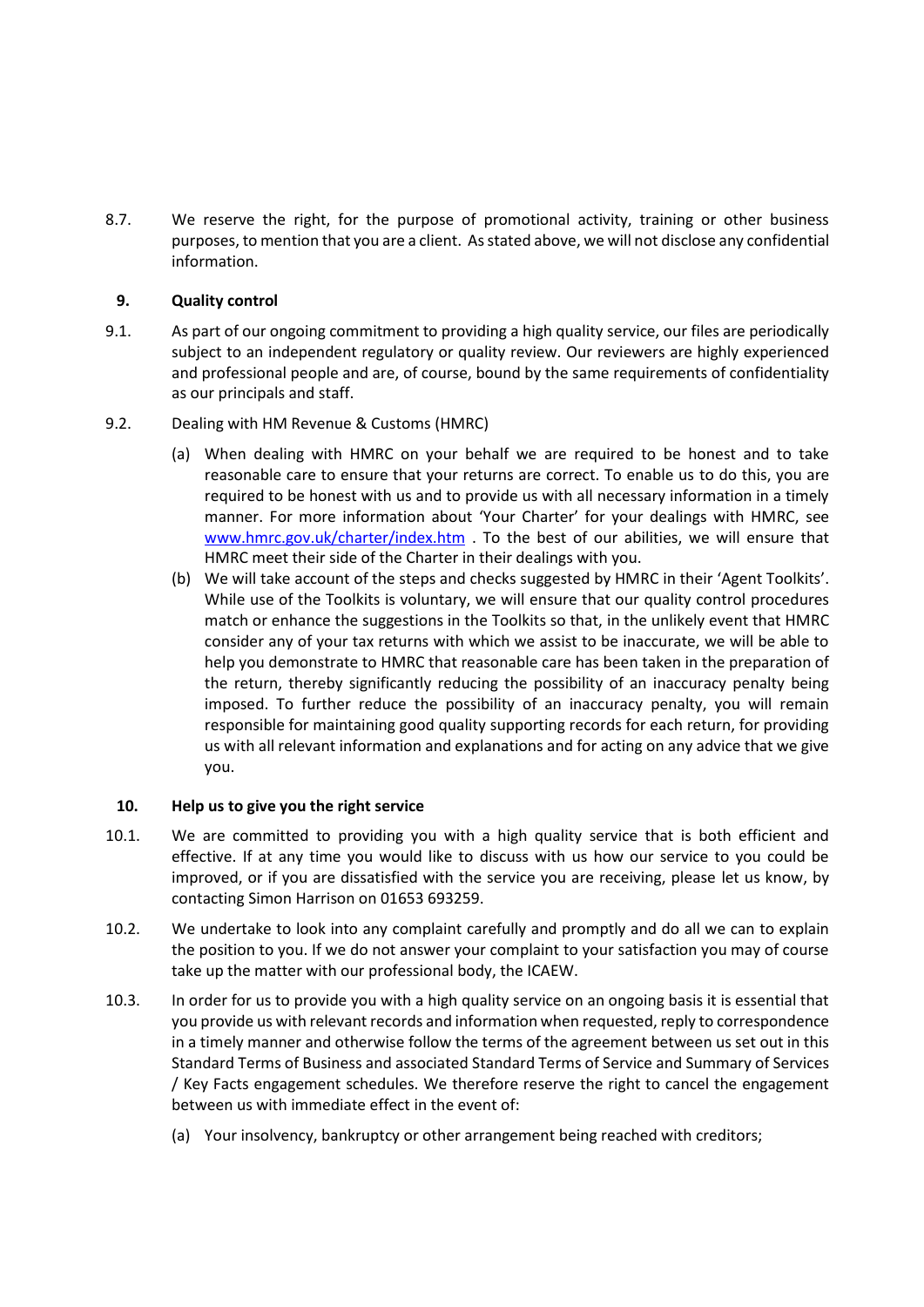- (b) Failure to pay our fees by the due date;
- (c) Either party being in breach of their obligations where this is not corrected within 30 days of being asked to do so;

## **11. Applicable law**

- 11.1. This engagement letter is governed by, and construed in accordance with English law. The Courts will have exclusive jurisdiction in relation to any claim, dispute or difference concerning this engagement letter and any matter arising from it. Each party irrevocably waives any right it may have to object to any action being brought in those courts, to claim that the action has been brought in an inappropriate forum, or to claim that those courts do not have jurisdiction.
- 11.2. If any provision in this Standard Terms of Business or any associated engagement schedules, or its application, are found to be invalid, illegal or otherwise unenforceable in any respect, the validity, legality or enforceability of any other provisions shall not in any way be affected or impaired.

#### **12. Changes in the law, in practice or in public policy**

- 12.1. We will not accept responsibility if you act on advice previously given by us without first confirming with us that the advice is still valid in light of any change in the law, public policy or your circumstances.
- 12.2. We will accept no liability for losses arising from changes in the law or the interpretation thereof, practice, or public policy that are first published after the date on which the advice is given to the fullest extent permitted by applicable law.

#### **13. Internet communication**

- 13.1. Unless you instruct us otherwise we may, where appropriate, communicate with you and with third parties via email or by other electronic means. However, internet communications are capable of data corruption and therefore we do not accept any responsibility for changes made to such communications after their despatch. It may therefore be inappropriate to rely on advice contained in an e-mail without obtaining written confirmation of it. We do not accept responsibility for any errors or problems that may arise through the use of internet communication and all risks connected with sending commercially sensitive information relating to your business are borne by you. If you do not agree to accept this risk, you should notify us in writing that e-mail is not an acceptable means of communication.
- 13.2. We will never change our bank details without confirming this to you by posted letter. Any emailed or telephoned communications appearing to be from us which are not confirmed by post are fake and we accept no liability for any loss caused to you through accepting such communications as genuine. Similarly always give us by hand or by post (as well as by email) details of your bank account.
- 13.3. It is the responsibility of the recipient to carry out a virus check on any attachments received.

#### **14. Data Protection**

14.1. For clarity, "data protection legislation" includes: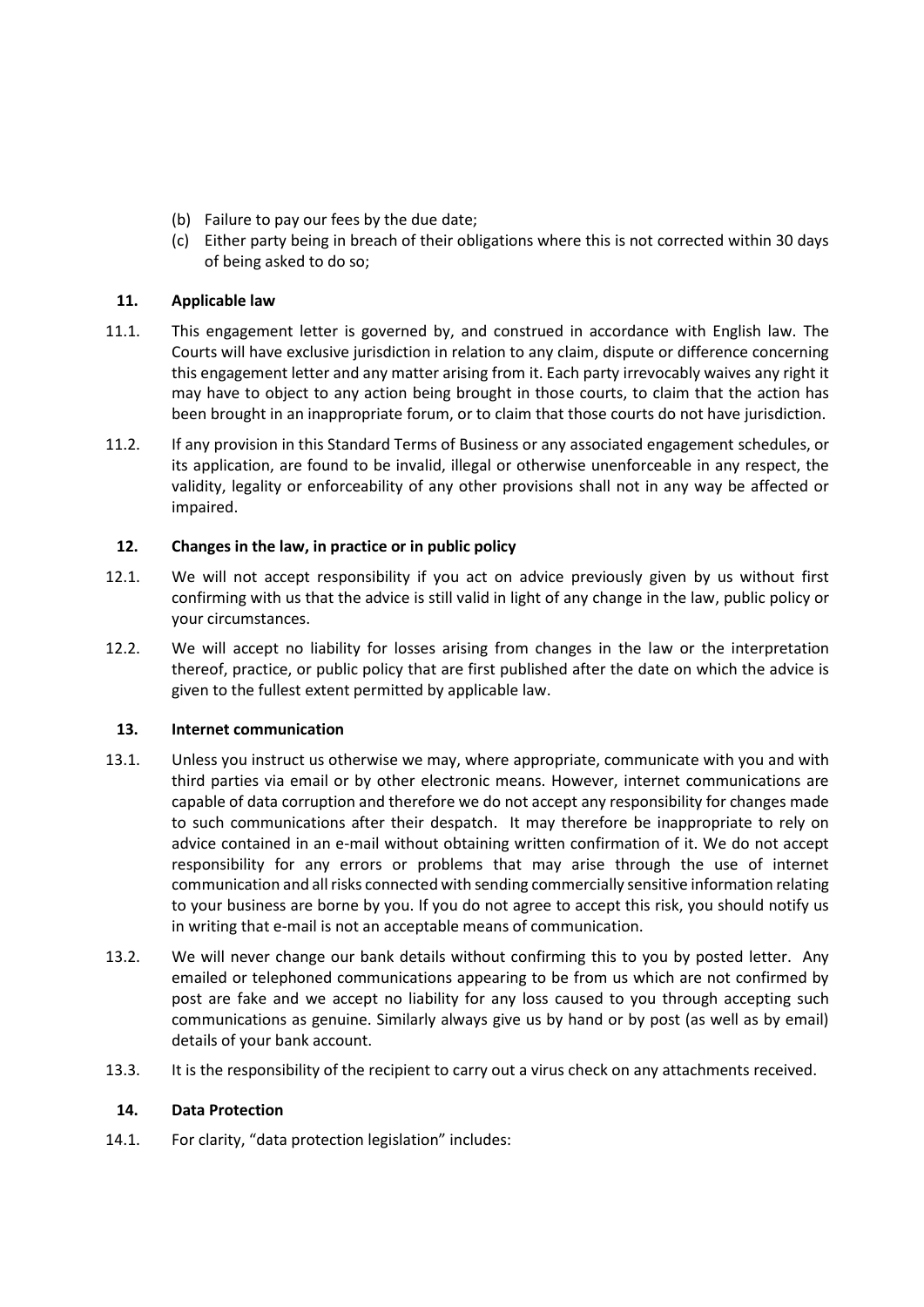- (a) the Data Protection Act 1998 before 25 May 2018;
- (b) the General Data Protection Regulation (Regulation (EU) 2016/679) from 25 May 2018;)
- (c) the Privacy and Electronic Communications (EC Directive) Regulations 2003 (SI 2426/2003); and
- (d) any applicable national laws, regulations and secondary legislation in the UK relating to the processing of personal data and the privacy of electronic communications, as amended, replaced or updated from time to time.
- (e) Note specifically that during 2018 the UK will enact the UK Data Protection Act 2018 (effectively bringing the GDPR into UK law), irrespective of whether we remain in the EU.
- 14.2. To enable us to discharge the services agreed under our engagement, and for other related purposes including updating and enhancing client records, analysis for management purposes and statutory returns, crime prevention and legal and regulatory compliance, we may obtain, use, process and disclose personal data about you / your business / company / partnership / its officers and employees and shareholders. We confirm when processing data on your behalf that we will comply with the relevant provisions of applicable data protection legislation.
- 14.3. You will also ensure that any disclosure of personal data to us complies with such legislation. If you supply us with any personal data or confidential information you shall ensure you have full informed consent to pass it to us and will fully indemnify and hold us harmless if you do not have such consent and that causes us loss. If you are supplying us with personal data on the basis of a power of attorney for anyone you must produce to us an original or certified copy of the power of attorney on demand.
- 14.4. Data protection regulation places express obligations on you as a data controller where we as a data processor undertake the processing of personal data on your behalf. An example would be where we operate a payroll service for you. We therefore confirm that we will at all times use our reasonable endeavours to comply with the requirements of the applicable data protection regulation when processing data on your behalf. In particular we confirm that we have adequate security measures in place and that we will aim to comply with any obligations equivalent to those placed on you as a data controller.
- 14.5. We will notify you within 10 working days if an individual asks for copies of their personal data, makes a complaint about the processing of personal data or serves a notice from a relevant data protection authority. You and we will consult and cooperate with each other when responding to any such request, complaint or notice. If an individual whose data you have supplied to us or which we are processing on your behalf asks us to remove or cease processing that data we shall be entitled to do so where required to by law.
- 14.6. We may export personal data you supply to us outside the EU/EEA/UK for the purposes of storage and data processing. We will ensure all such data export is compliant with relevant data protection legislation. You consent to such data export. Where cloud based services are to be used you will be subject to our cloud service provider's terms and conditions.
- 14.7. We will answer your reasonable enquiries to enable you to monitor compliance with this clause.
- 14.8. We will publish our Privacy policy on our website. This will be updated from time to time.
- **15. Limitation of third party rights**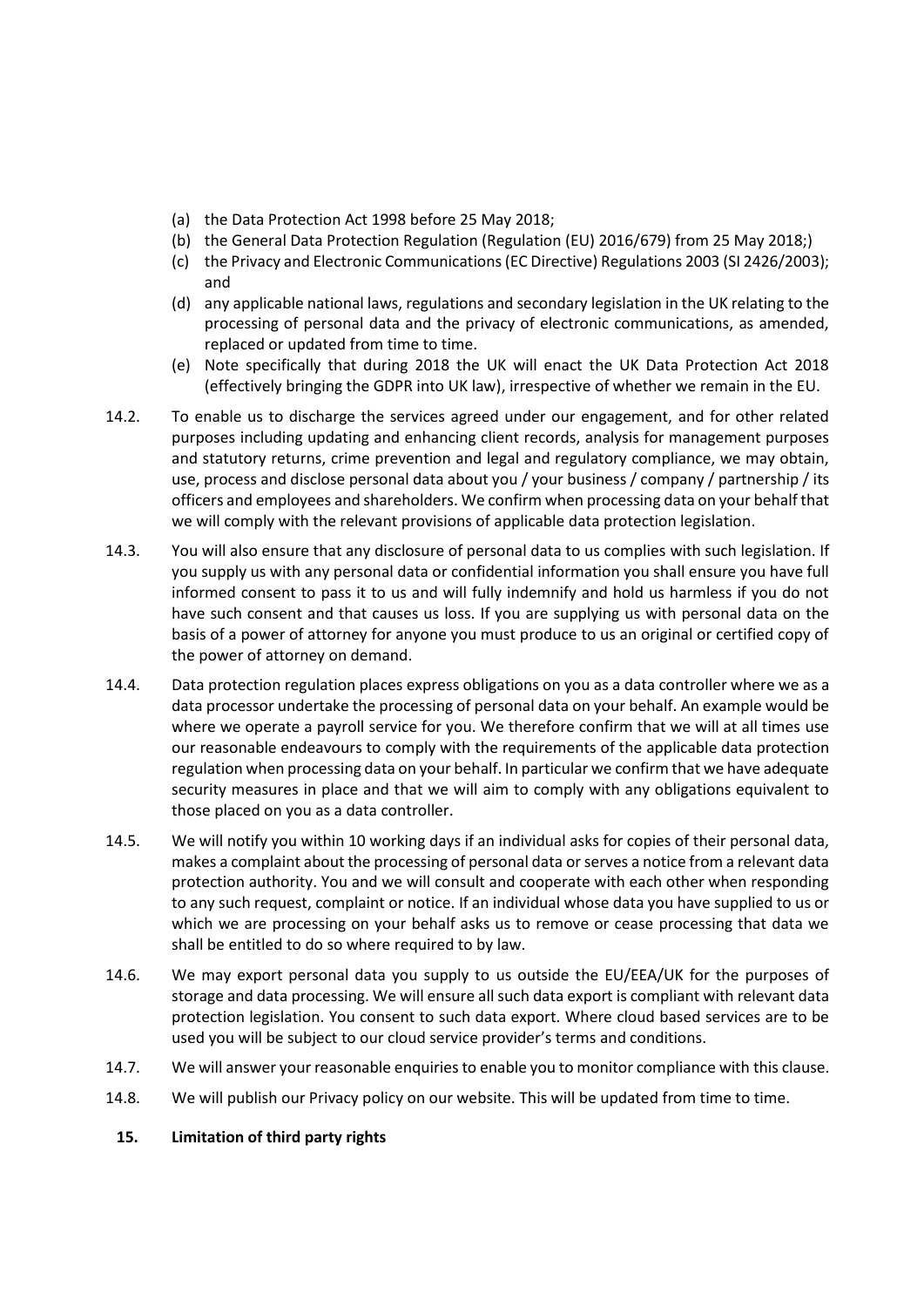- 15.1. Persons who are not party to this agreement shall have no rights under the Contracts (Rights of Third Parties) Act 1999 to enforce any term of this agreement. This clause does not affect any right or remedy of any person which exists or is available otherwise than pursuant to that Act.
- 15.2. The advice we give you is for your sole use and is confidential to you and will not constitute advice for any third party to whom you may communicate it, unless we have expressly agreed in writing that a specified third party may rely on our work. We will accept no responsibility to third parties, including any group company to whom the engagement letter is not addressed, your spouse, nor any family member of yours or your employer, for any aspect of our professional services or work that is made available to them.

## **16. Client identification**

- 16.1. In common with other professional services firms, we are required by the Proceeds to Crime Act 2002 and the Money Laundering Regulations 2017 to:
	- (a) Maintain identification procedures for clients, beneficial owners of clients and persons purporting to act on behalf of clients;
	- (b) Maintain records of identification evidence and the work undertaken for the client and
	- (c) Report in accordance with the relevant legislation and regulations.
- 16.2. We have a statutory obligation under the above legislation to report to the National Crime Agency (NCA) any reasonable knowledge or suspicion of money laundering. Any such report must be made in the strictest confidence. In fulfilment of our legal obligations, neither the firm's principals nor staff may enter into any correspondence or discussions with you regarding such matters.
- 16.3. If we are not able to obtain satisfactory evidence of your identity and where applicable that of the beneficial owners, we will not be able to proceed with the engagement.

#### **17. Foreign Account Tax Compliance Act (FATCA) and Common Reporting Standards**

- 17.1. Unless agreed specifically in a separate engagement letter, we are not responsible for your compliance with the International Tax Compliance (United States of America) Regulations 2013, produced as a result of FATCA. In particular, we are not responsible for the categorisation of any UK entity into either a Financial Institution (FI) or an active or passive Non-Financial Foreign Entity (NFFE) nor, if a Financial Institution, for its registration with the US Internal Revenue Service (IRS) and subsequent submission of the required annual returns to HM Revenue & Customs.
- 17.2. However, if requested to do so we can provide advice on the completion of the forms supplied by Financial Institutions under these Regulations, or under Common Reporting Standards, and used by them to determine the status of an entity. We can also provide advice on setting up the appropriate systems to identify and report on your clients or beneficiaries who are foreign citizens affected by FATCA or Common Reporting Standards.

#### **18. General Limitation of liability**

18.1. We will provide our services with reasonable care and skill. Our liability to you is limited to losses, damages, costs and expenses caused by our negligence or wilful default. However, to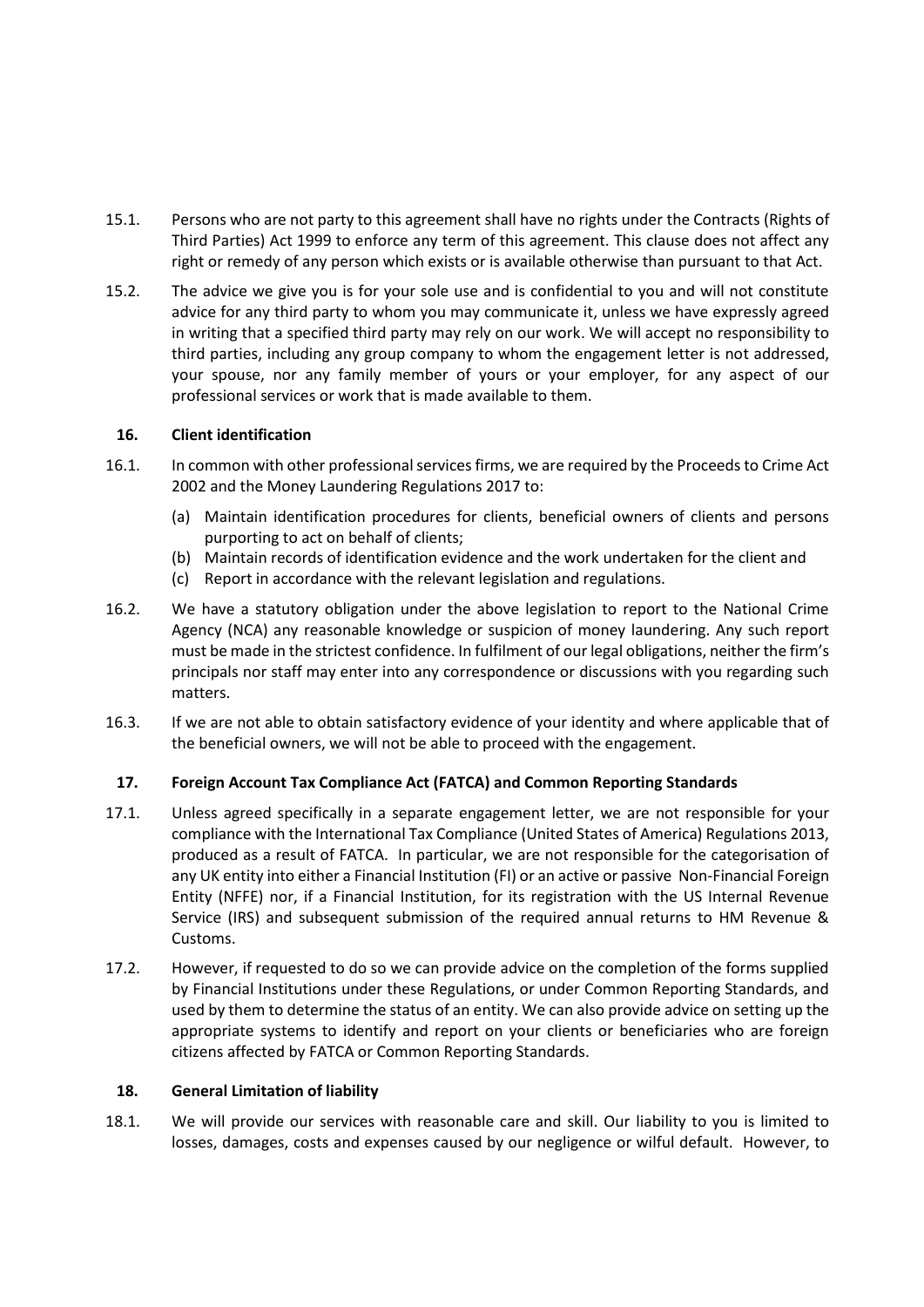the fullest extent permitted by law, we will not be responsible for any losses, penalties, surcharges, interest or additional tax liabilities where you or others supply incorrect or incomplete information, or fail to supply any appropriate information or where you fail to act on our advice or respond promptly to communications from us or the tax authorities. Further, we will not be liable to you for any delay or failure to perform our obligations if the delay or failure is caused by circumstances outside our reasonable control. Subject to the clause marked \* below our liability to you shall be limited as set out in our engagement or other client letter.

- 18.2. You will not hold us, our principal(s)/director(s), shareholders and staff, responsible, to the fullest extent permitted by law, for any loss suffered by you arising from any misrepresentation (intentional or unintentional) supplied to us orally or in writing. This applies equally to fraudulent acts, misrepresentation or wilful default on the part of any party to the transaction and their directors, officers, employees, agents or advisers. However, this exclusion shall not apply where such misrepresentation, withholding or concealment is or should (in carrying out the procedures which we have agreed to perform with reasonable care and skill) have been evident to us without further enquiry.
- 18.3. You agree that you will not bring any claim in connection with services we provide to you against any of our partners, shareholders, directors or employees personally.
- 18.4. Our work is not, unless there is a legal or regulatory requirement, to be made available to third parties without our written permission and we will accept no responsibility to third parties for any aspect of our professional services or work that is made available to them. You agree to indemnify us and our agents in respect of any claim (including any claim for negligence) arising out of any unauthorised disclosure by you or by any person for whom you are responsible of our advice and opinions, whether in writing or otherwise. This indemnity will extend to the cost of defending any such claim, including payment at our usual rates for the time that we spend in defending it and our legal fees on an indemnity basis.
- 18.5. \* Nothing in this agreement shall exclude or limit our liability for death or personal injury caused by negligence nor for fraudulent misrepresentation or other fraud which may not as a matter of applicable law be excluded or limited.

#### **19. Intellectual property rights and use of our name**

- 19.1. We will retain all intellectual property rights in any document prepared by us during the course of carrying out the engagement except where the law specifically states otherwise. You may only use such rights to the extent we agreed when engaged to provide services to you and may not resell or sublicense such rights without our further prior consent.
- 19.2. You are not permitted to use our name in any statement or document that you may issue unless our prior written consent has been obtained. The only exception to this restriction would be statements or documents that in accordance with applicable law are to be made public.

#### **20. Draft/interim work or oral advice**

20.1. In the course of our providing services to you we may provide advice or reports or other work products in draft or interim form, or orally. However, final written work products will always